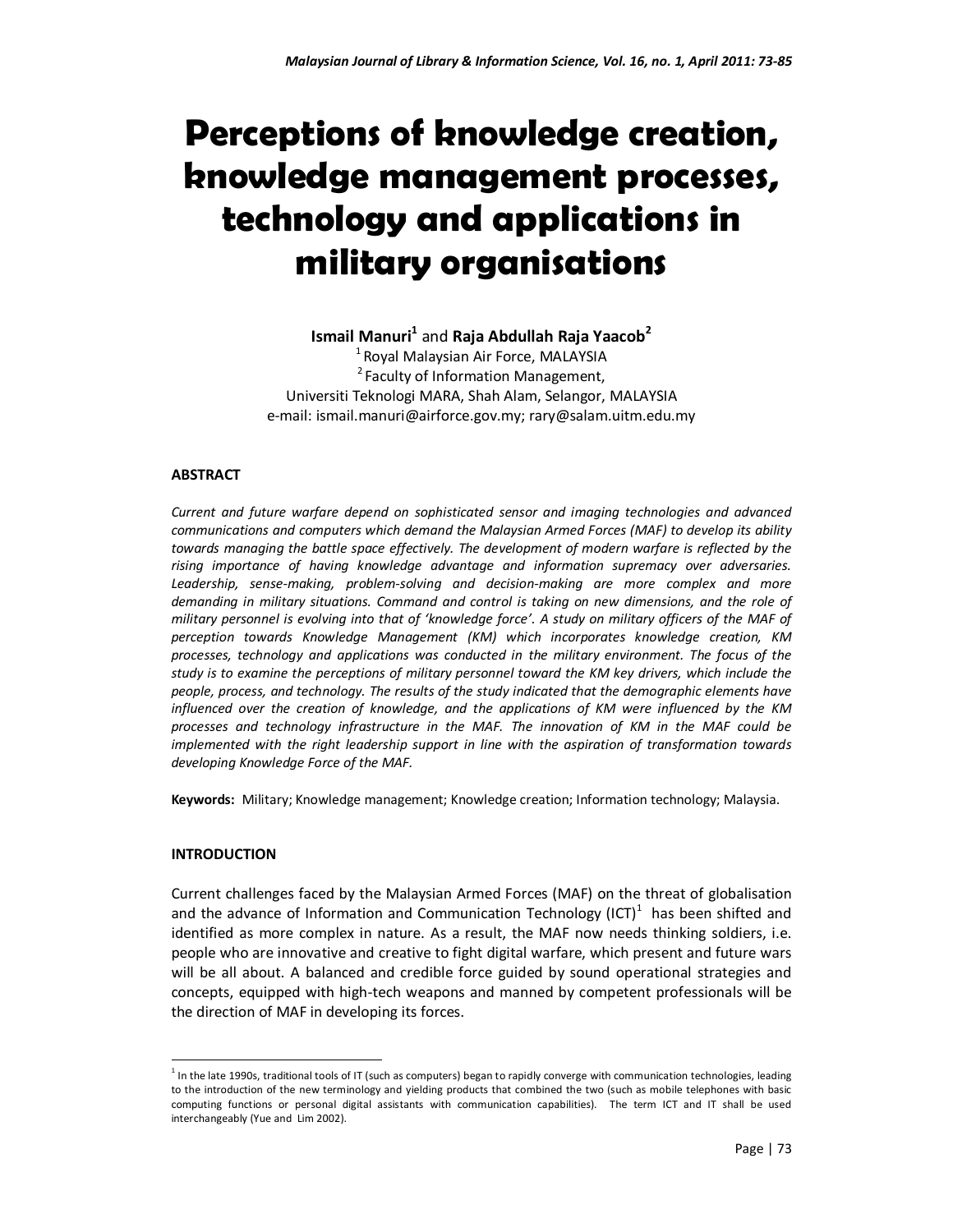In anticipating future challenges, the MAF is projected to move from threat-based strategy to capability-based approach. This approach is to develop core capabilities in order to meet multi-spectral challenges on several critical goals to focus efforts on protecting critical bases of operations, assuring and conducting effective information operations, providing persistent surveillance, and leveraging ICT. In anticipating future warfare, the MAF's future development is envisaged toward Fourth Dimension MAF (4D MAF), which focuses on three features of Joint Force, Information Superiority, and Multi-Dimensional operational capabilities. With regard to this development, the Revolution in Military Affair<sup>2</sup> (RMA) has acknowledged an increase in information management (IM) requirements to manage modern warfare.

The next generation warfare relies heavily on information from many sources that must be assessed and compiled for immediate use. The "information superiority"<sup>3</sup> becomes the determinant of the future war management and requires drastic improvement in IM, assurance, exchanging and sharing of superior knowledge. Information superiority is a state that is achieved when a competitive advantage is derived from the ability to exploit a superior information position (Alberts, Garstka and Stein 2000). In order to achieve information superiority, knowledge is seen to be the most important strategic resource for capitalizing the conduct of battle space management. The awareness of managing knowledge effectively could be achieved through the application of knowledge management (KM). For most organisations without exception to the military like the MAF, the application of KM is regarded as inevitable. Hence, KM involves the management of knowledge assets, that has to do with the creation of explicit processes that enhance knowledge and learning throughout the organisation.

The military organisations have a unique context in which KM must be deployed and eventually operate. The transition from an industrial era into an information and knowledge era was significant and the relevance of acquiring and managing information and knowledge is becoming increasingly critical (Muzumdar 1997). KM was regarded as a strategic approach to achieve defence objectives. Military KM will play a valuable role in leveraging existing knowledge and converting new knowledge into action through the KM cycle (McIntyre, Gauvin, and Waruszynski 2003). KM strategy is the centre of the military's information revolution, which becomes the enabler for mission operations, knowledge generation, information delivery and technology innovation (Browning 2002).

The applications of KM strategy in military context is seen extensively applied in the military of major countries, like the United States of America, Britain, Canada, Australia and several countries within this region such as Japan, Korea, and Singapore to name a few. Based on those developments, it is inevitably for MAF to embark on knowledge-based organisation through KM strategy.

The situational analysis as a preliminary investigation was done in order to identify several problems that lead to this study. Based on the authors' observation, it was obvious that the MAF does not have any prominent KM practices and applications. However, it was found that the existence of knowledge in the MAF organisation is available and embedded in the form of doctrines, policies and procedures, operations and training manuals, information systems, work flow and databases. Unfortunately, those elements of KM were presence in silos and not

 $^2$  A robustly networked force shares information by means of a secure infrastructure that enables self-synchronization and, ultimately, more effective military operations.

<sup>&</sup>lt;sup>3</sup> That degree of dominance in the information domain that permits the conduct of operations without effective opposition. The capability to collect, process, and disseminate and uninterrupted flow of information while exploiting or denying an adversary's ability to do the same (The RMAF Air Power Doctrine 2002)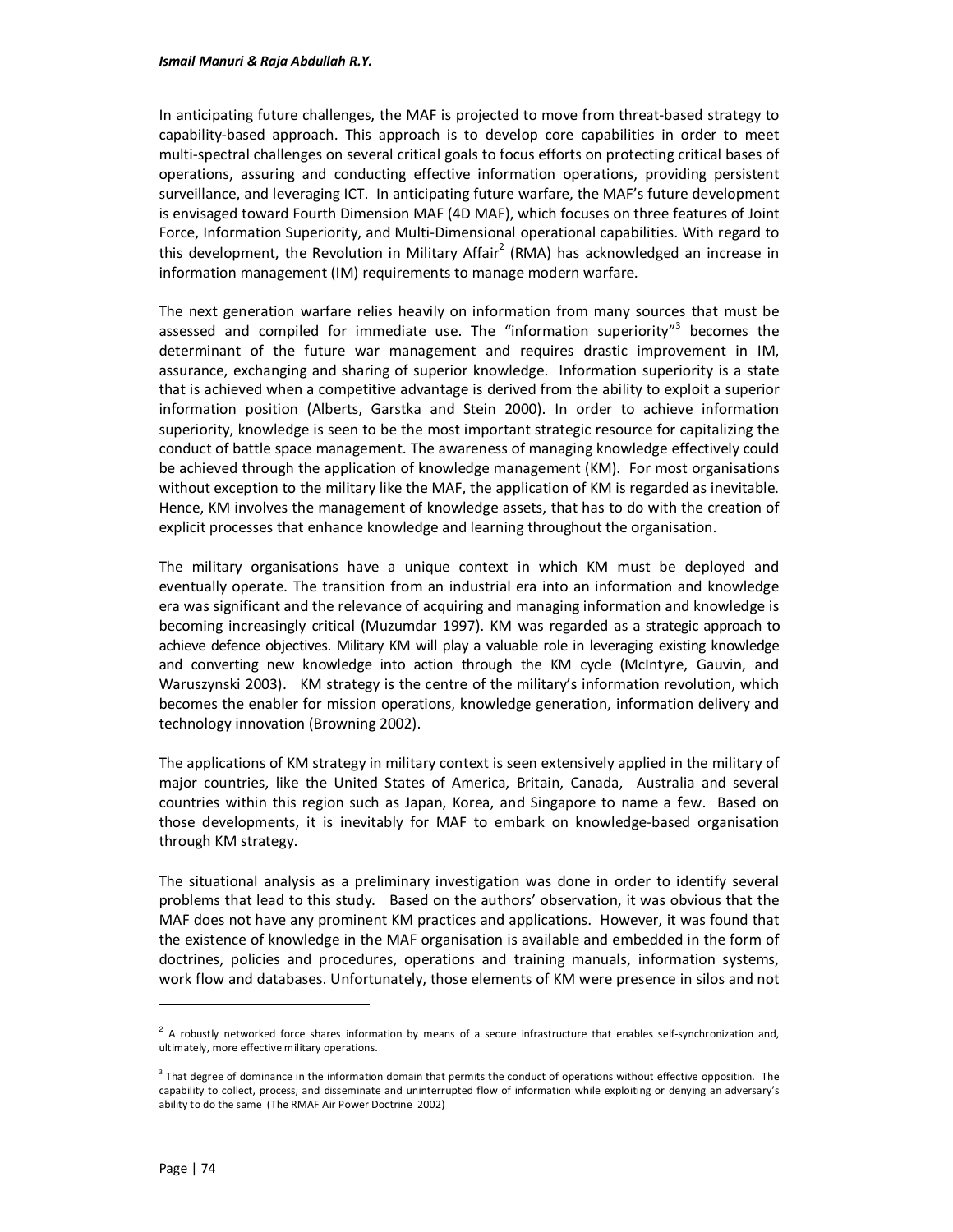manage in concerted effort. The lack of KM practices and applications in the MAF was perceived as the lack of awareness and understanding and exposure about KM in the organisational context among the MAF personnel. The existence of KM practices in the MAF is regarded as at infancy stage and it would be interesting to examine the perceptions of military personnel about KM in the MAF. This study attempted to explore the relationships and influences between key drivers of KM implementation which is considered important for the innovation of KM practices in the MAF.

# **LITERATURE REVIEW**

Knowledge has been identified as the ultimate competitive advantage for the modern organisations and therefore should be well managed. Managing knowledge within an organisation deals with both tacit and explicit knowledge with regards to knowledge creation and sharing, and how these activities promote learning and innovation. Knowledge assets within an organisation is the capitalisation of the members of the organisation, collaborative work in terms of sharing and using information which marks the effective use and promotion of knowledge (Milam 2001). The true process of creating new knowledge, takes place subsequently when the different pieces of knowledge are set in context, organised, linked to one another and compared to the individuals' previous experiences (Gauvin and Lecocq 2004).

The understanding of the role of knowledge and how it is created is fundamental to the development of a KM model and framework within an organisation (Gold 2001) and is the prerequisite for KM innovation. Bartczak (2002) identifies the crucial elements that act as barriers to the KM innovation such as the elements of managerial, resources and environmental influences in the military. It was also suggested that, to implement KM there must be a continuous leadership guidance, support, reinforcement of KM systems, and technology support (Semmel 2002). Linkage (2000) suggested that the first step to the innovation of KM within military environment was the evaluation of personnel attitudes toward KM, identification of barriers to the implementation of KM strategy, and the education and exposure on KM practices in the organisation.

As the transition continues, the evolution of KM has become the current organisational learning theme (Hackney and Dunn 2000), to which the knowing organisation is prepared to sustain growth and development in a dynamic environment (Choo 1998). By identifying salient alternatives, Wiig (1995) suggested methods for dealing with KM and conducting activities to achieve the desired results. KM is then viewed as an increasingly important discipline that promotes the creation, sharing, and leveraging of the organisational knowledge (Fernandez et al. 2004). KM facilitates the creation and use of knowledge for increased innovation and value, could have a profound influence on the organisational excellence. Therefore, knowledge has become the key resource, for a nation's military strength as well as for its economic strength of any organisation in the knowledge society (Drucker 1994).

# **Knowledge and Knowledge Management**

Knowledge is regarded as the processed or repackaged information. The terms data, information, and knowledge may be used synonymously. Data is a set of discrete, objective facts about events. In an organisational context, data is most usefully described as structured records of transactions. Structured data include distinct numbers, places, and costs displayed in databases. As organisations interact with their environments, they absorb information, turn it into knowledge, and take action based on it in combination with their experiences, values, and internal rules. They sense and respond. Without knowledge, an organisation could not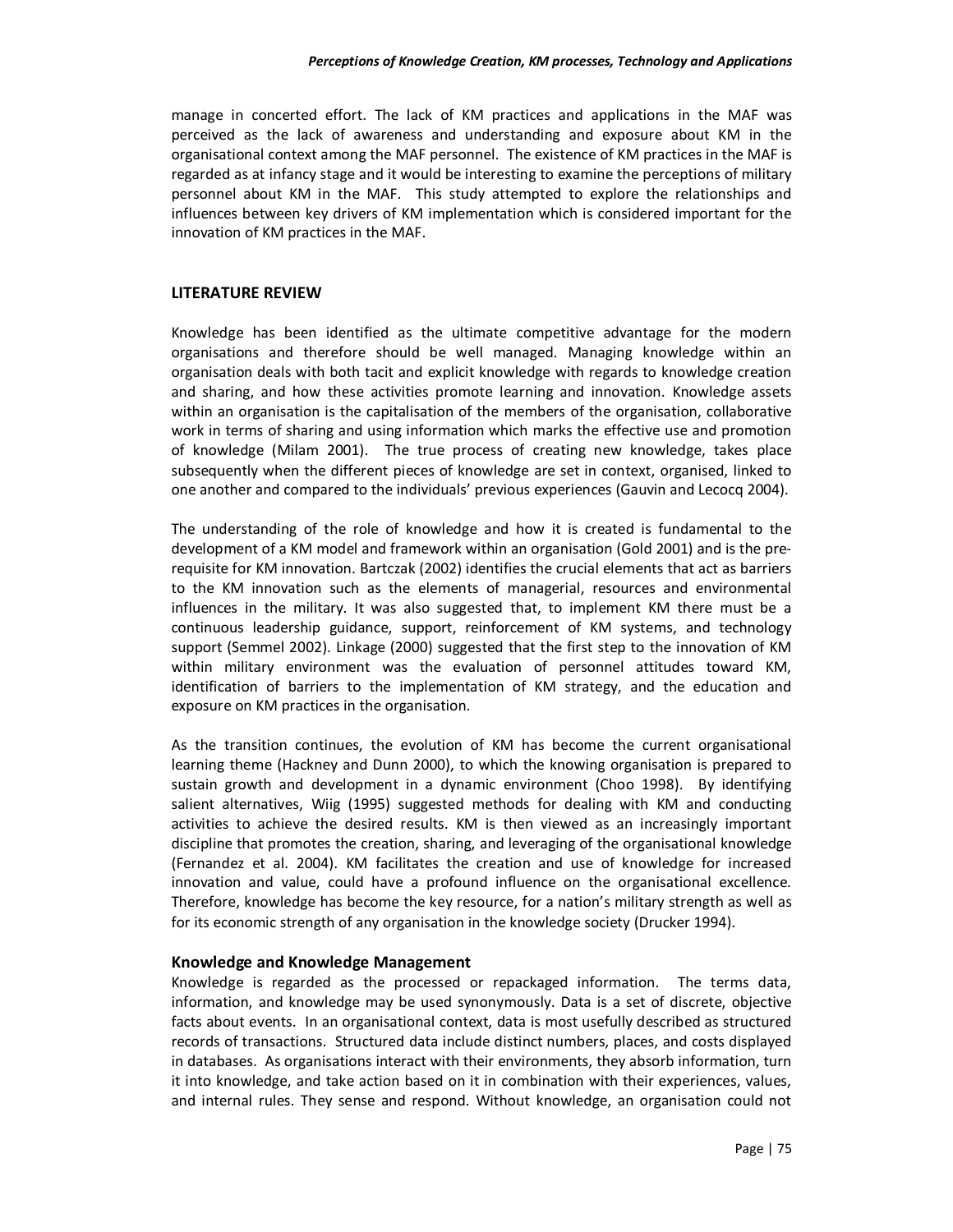organise itself; it would be unable to maintain itself as a functioning enterprise (Davernport and Prusak 2000).

Tiwana (2002) defines knowledge as an actionable information in term of its relevance and available in the right place at the right time, in the right context, and in the right way so it becomes the key resource in intelligent decision making, forecasting, design, planning, diagnosis, analysis, evaluation, and intuitive judgment which, was formed in and shared between individual and collective minds. However, Fernandez, Gonzalez and Sabherwal (2004) distinguished knowledge from data and information in two different ways, which comprises facts, observation, or perceptions which represents raw numbers or assertions, and may therefore be devoid of context, meaning, or intent, and information is just a subset of data that typically involves the manipulation of raw data to obtain a more meaningful indication of trends or patterns in the data. Knowledge is also regarded as at the highest level in a hierarchy with information at the middle level, and data to be at the lowest level. Knowledge could be stored in a manual or computer-based information system, which receives data as input and produces information as output. Figure 1 depicts how knowledge, data, and information relate to information systems, decisions, and events. It also shows how knowledge helps to convert data into information (Fernandez, Gonzalez and Sabherwal 2004).



Figure 1: Relation of Data, Information, and Knowledge to Events (Source: Fernandez, Gonzalez and Sabherwal 2004)

Knowledge can be categorised into tacit and explicit. Tacit knowledge is personal, contextspecific knowledge that is difficult to formalise, record, or articulate and is stored in the head of people. It consists of various components, such as intuition, experience, ground truth, judgment, values, assumptions, beliefs, and intelligence (Fernandez, Gonzalez and Sabherwal 2004). According to the Army Knowledge Management, tacit knowledge is knowledge that people carry in their minds and is difficult to access and not easily shared. People are often not aware of this knowledge they possess and how valuable it can be to others. It is considered more valuable because it provides context for people, places, ideas, and experiences (AKM 2008).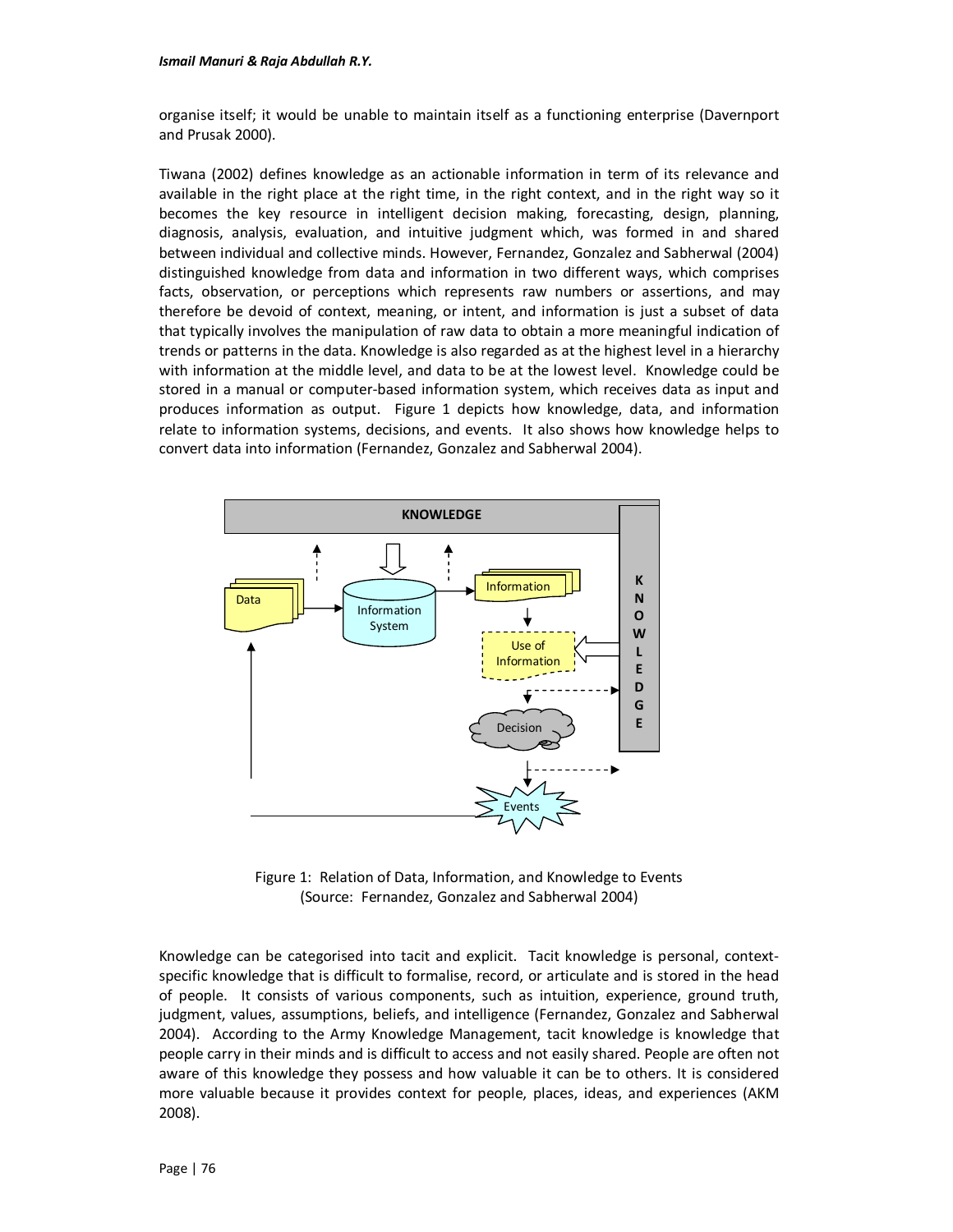Explicit knowledge is that component of knowledge that can be codified and transmitted in a systematic and formal language, documents, databases, webs, e-mails and charts (Fernandez, Gonzalez and Sabherwal 2004). Similarly, the Army defines explicit knowledge as the knowledge that has been or can be articulated, codified, and stored in certain media. It can be readily transmitted to others. The most common forms of explicit knowledge are manuals, documents and digital media (AKM 2008).

In a practical sense, Wiig (1993) elaborated KM as a set of distinct and well-defined approaches and processes to find and manage positive and negative critical knowledge functions in different kinds of operations, identify new products or strategies, augment human resource management, and other highly targeted objectives. While Young (2008) defined KM as the discipline of enabling individuals, teams and entire organisations to collectively and systematically capture, store, create, share and apply knowledge, to better achieve their objectives. However, Kidwell, Vander, and Johnson (2000), holding a different view and stated that KM is to make the right knowledge available to the right people at the right time. In simple perception, Barth (2002) perceived KM as the combination of cultural and technological processes of an organisation.

#### **Knowledge Management in Military Organisations**

KM application within military environment requires knowledge processes that are robust and reliable within operational contexts and the knowledge creation and conversion processes must match the pace of the military operations. In the context of today's military modernisation and organisational change efforts, the present is set off from the past by the current heavy reliance on knowledge resources and organisational learning. Thereupon, McIntyre, Gauvin and Waruszynski (2003) defined military KM as "a strategic approach to achieving defense objectives by leveraging the value of collective knowledge through the processes of creating, gathering, organising, sharing and transferring knowledge into action". However, the Army defined KM as a discipline that promotes an integrated approach to identifying, retrieving, evaluating, and sharing an enterprise's tacit and explicit knowledge assets to meet mission objectives (AKM 2008).

The development of KM in military has been accepted and used extensively for thousands of years, the military have been leaders in adopting and advancing KM practices as applied in the military "intelligence"<sup>4</sup>. KM, intelligence applications, and decision-making skills have been at the forefront of military doctrine over the past decades (Lambe 2003). In today's modern military management, for example, the Army of U.S. military has launched their Army Knowledge Online<sup>5</sup> (AKO), which enables the Army personnel to gain quick online access to important Army information, news, education and training opportunities, as well as knowledge centres and e-mail. The AKO is the Army's integrated enterprise portal for accessing information, conducting business, and managing operations. Integral to Army transformation, AKO crosses the warfighting, business, and intelligence mission areas to support the current and future force (Lord 2010). For an effective KM implementation, the Army had produced the Army Knowledge Management (AKM) as the strategy to transform itself into a network centric, knowledge-based force with KM methods and successfully applied them in its workplace (Santamaria 2002).

<sup>&</sup>lt;sup>4</sup> The product resulting from the collection, processing, integration, analysis, evaluation, and interpretation of available information. Information and knowledge about as adversary obtained through observation, investigation, analysis, or understanding (The RMAF Air Power Doctrine, 2002).

<sup>5</sup> http://www.army.mil/ako/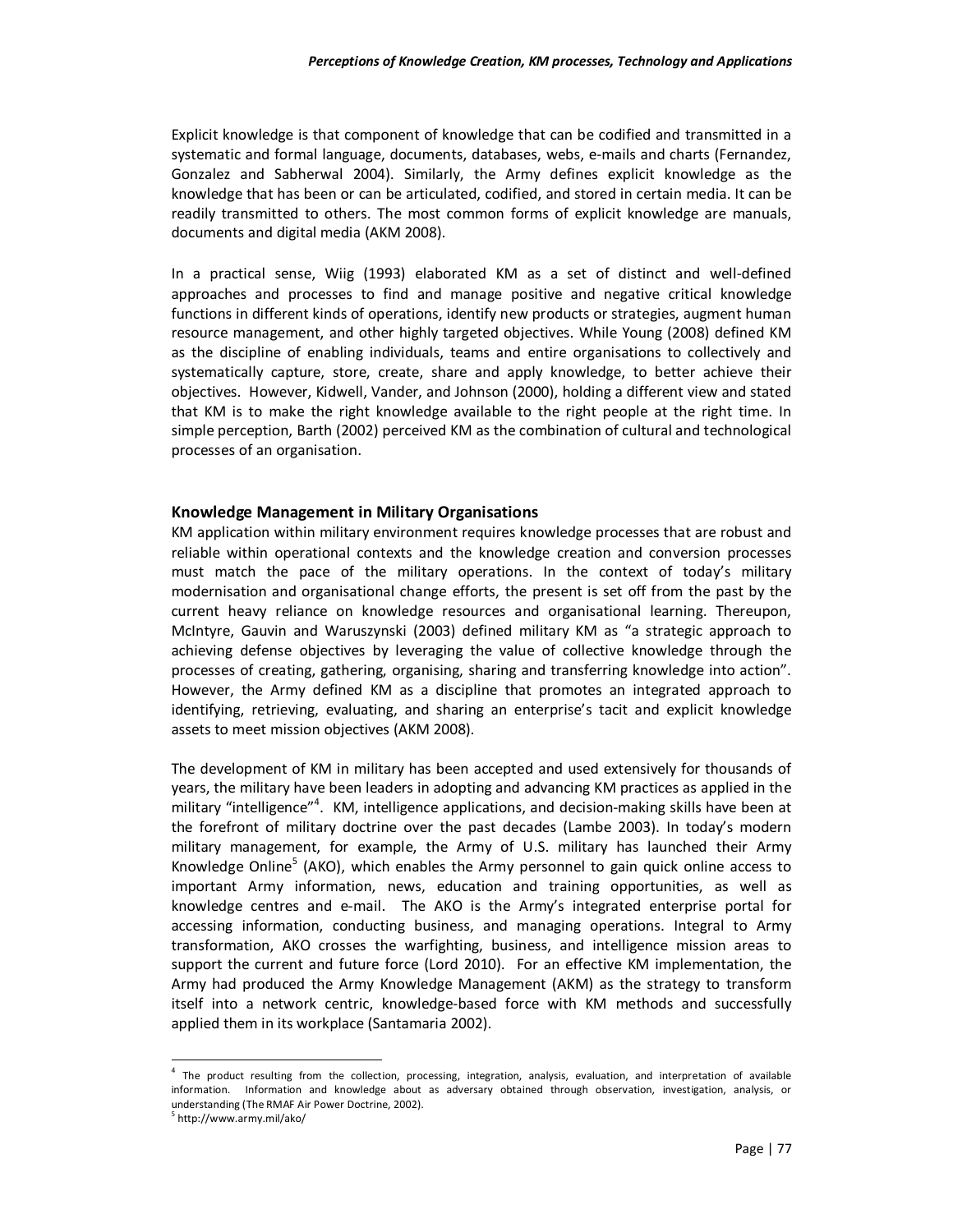Consistently, the U.S. Air Force has developed the Air Force Knowledge Now $^6$  (AFKN) with features include of customizable discussion forums for fostering worldwide communication among staff members, alert notifications to receive e-mail, notification regarding additions and changes to specific documents, forums and calendars, and links administration for providing access to relevant resources and items of interest<sup>7</sup>. Likewise, the Navy Knowledge Online<sup>8</sup> (NKO), gives sailors instant access to all training and educational information related to their chosen occupational fields. KM portal assists in identifying career paths, milestones, and educational tools and opportunities, which provides greater operational efficiency and eliminates organisational redundancies (Walter 2002). With regard to the MAF, the web portal which delivers the same functions as projected by the AKO, AFKN, and NKO was developed in order to support the needs of present and future information sharing. The MAF web portal can be accessed at http://maf.mod.gov.my/ and the three MAF services web portal can be accessed at http://army.mod.gov.my/ (Army Web Portal), http://www.navy.mil.my/ (Navy Web Portal) and http://www.airforce.gov.my/ (Air Forces Web Portal).

Conceptually, the KM in military is about connecting those who know with those who need to know (know-why, know-what, know-who, and know-how) and leveraging that knowledge across the military organisation and to contractors, non-governmental organisations, the other military services and coalition partners. KM goals are to support the shares of intellectual capital with no structural or technical barriers, which values good ideas regardless of their source and collaborates and values collaboration as a means to mission success. The principles are organised around the main tenets of KM: people/culture, process, and technology working together (AKM 2008) to facilitate knowledge sharing as shown in Figure 2.



Figure 2: Main Tenets of Knowledge Management (Source: AKM 2008)

The AKM principles could be applied to military organisation that will help preserve tacit and explicit knowledge and accelerate learning as units and personnel rotate in and out of organisations. The principles provide authoritative guidance to military Commands and organisations developing or engaging in knowledge management efforts. By adhering to and applying the following principles, the military, as an enterprise, will accelerate individual, team, and organisation learning to meet mission objectives (AKM 2008). The three main tenets of AKM principle dimensions are explained as follows:

- a) People/Culture dimension
	- Principle 1: Train and educate KM leaders, managers, and champions.

<sup>6</sup> https://afkm.wpafb.af.mil/

<sup>7</sup> http://www.afmc.wpafb.af.mil/HQ-AFMC/PA/index.htm

<sup>8</sup> https://wwwa.nko.navy.mil/portal/splash/index.jsp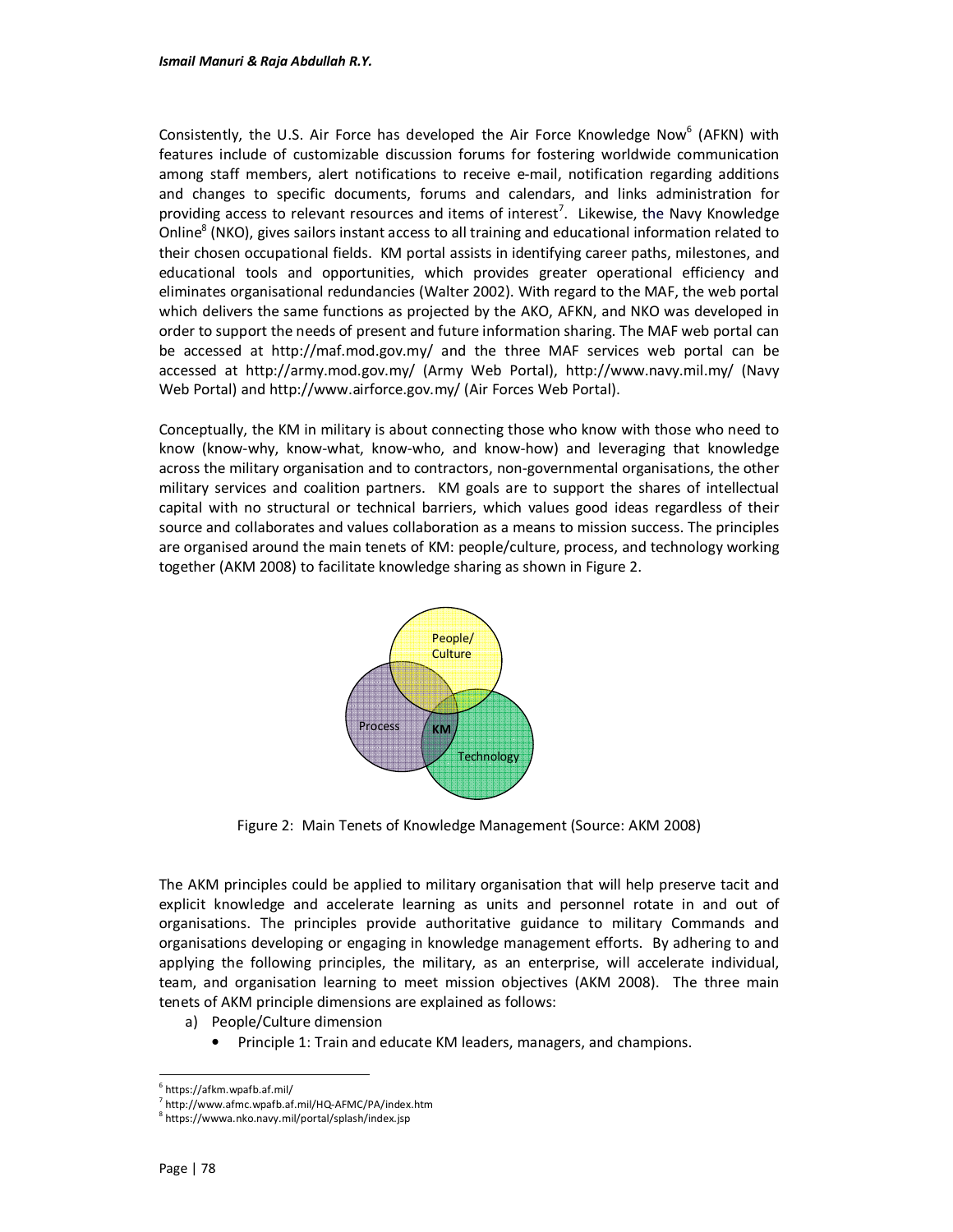- Principle 2: Reward knowledge sharing and make KM career rewarding.
- Principle 3: Establish a doctrine of collaboration.
- Principle 4: Use every interaction whether face-to-face or virtual as an opportunity to acquire and share knowledge.
- Principle 5: Prevent knowledge loss.
- b) Process dimension
	- Principle 6: Protect and secure information and knowledge assets.
	- Principle 7: Embed knowledge assets (e.g. links, podcasts, videos, documents) in standard business processes and provide access to those who need to know.
	- Principle 8: Use standard business rules and processes across the organisation.
- c) Technology dimension
	- Principle 9: Use standardized collaborative tools sets.
	- Principle 10: Use Open Architectures to permit access and searching across boundaries.
	- Principle 11: Use a robust search capability to access contextual knowledge and store content for discovery.
	- Principle 12: Army Knowledge Online (AKO) or Defense Knowledge Online (DKO) is the preferred portal and access point to all Army enterprise knowledge assets.

#### **RESEARCH OBJECTIVES AND HYPOTHESES**

The objectives of this study are as follows:

- a. To identify the perceptions of MAF officers on knowledge creation, KM processes, technology, and KM applications with four factors of demographic elements (type of services, rank, academic background and working experience).
- b. To compare the perceptions amongst MAF officers of knowledge creation, KM processes, technology, and KM applications.
- c. To determine the relationship between technology and KM processes, and KM applications in the MAF.
- d. To determine the availability of KM applications in the MAF.

The following hypotheses were tested:

*Hypothesis 1:* There is no significant statistical difference in perceptions of knowledge creation, KM processes, technology, and KM applications by the MAF officers among the three services (Army, Navy, and Air Force).

*Hypothesis 2:* There is no significant statistical difference in perceptions of knowledge creation, KM processes, technology, and KM applications by the MAF officers based on their rank.

*Hypothesis 3:* There is no significant statistical difference in perceptions of knowledge creation, KM processes, technology, and KM applications by the MAF officers based on their academic background.

*Hypothesis 4:* There is no significant statistical difference in perceptions of knowledge creation, KM processes, technology, and KM applications by the MAF officers based on their level of working experience.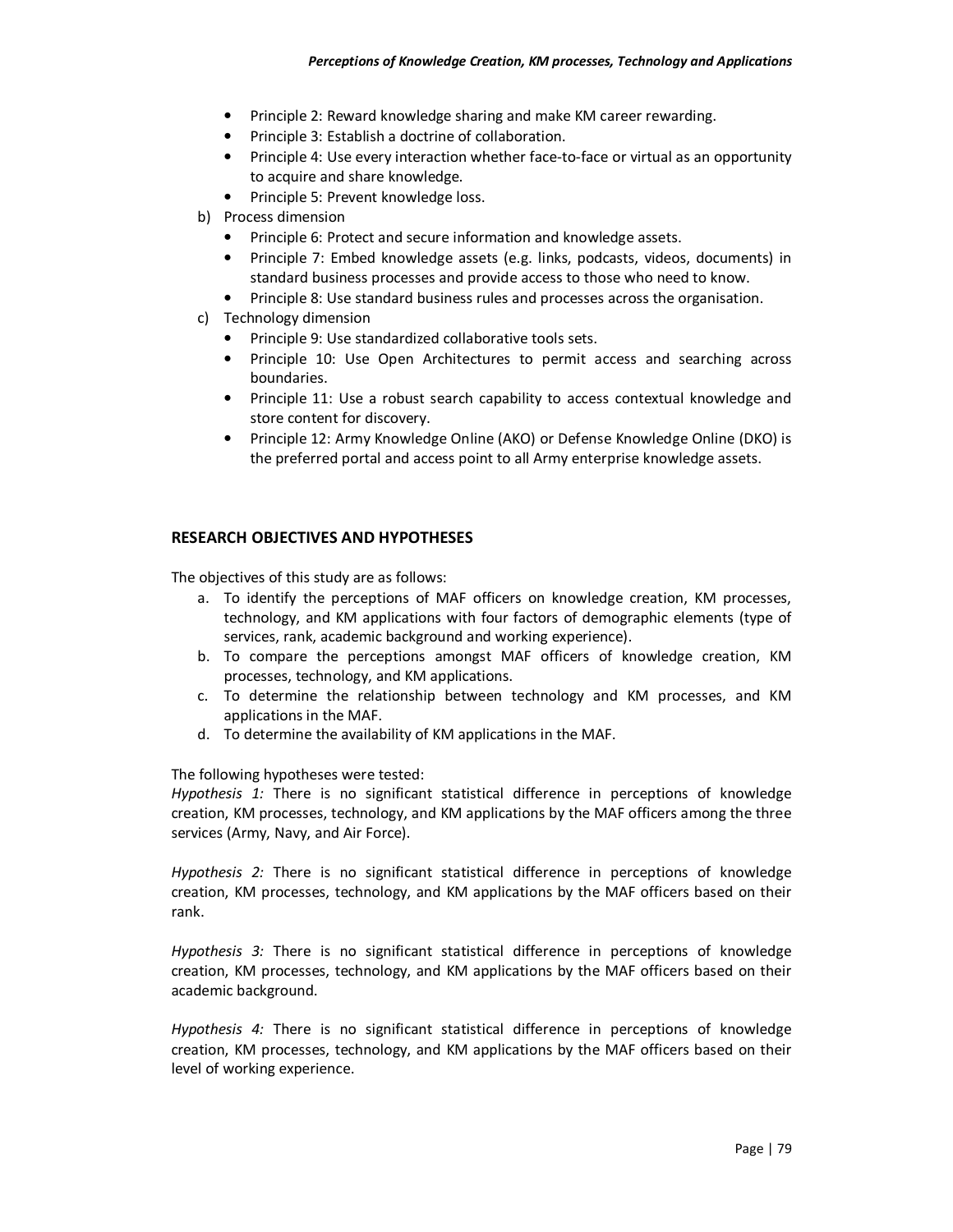*Hypothesis 5:*There is no significant statistical relationship between technology and knowledge creation, and KM processes.

#### **METHODOLOGY**

In gathering the information, this study had selected 363 military officers of the MAF based on 95% confidence level and 5% confidence interval. Total samples were derived from the sample size table developed by Krejcie and Morgan (1970) and Cohen (1969). The sample size was then confirmed by using sample size calculator<sup>9</sup>. The population was divided according to the three military services (Army, Navy, and the Air Force) based on stratified random sampling.The respondents involved in this study were the military officers with the equivalent rank of Lieutenant to Colonel. The study was conducted based on the conceptual framework as depicted in Figure 3.



Figure 3: Conceptual Framework

The survey instrument was designed in order to assess and investigate the perceptions (attitude) of MAF officers about KM applications in ICT environment. The questionnaire consists of fifty-two (52) item statement which is divided into five parts. Each statement corresponds to five-point Likert scale where 1=strongly disagree, 2=disagree, 3=uncertain, 4=agree, and 5=strongly agree. Descriptive statistics were used to describe the results.

# **RESULTS**

#### **Demographic Characteristics**

The variables selected to describe the respondents' background were the type of service (Army, Navy, and Air Force), rank (Lieutenant to Colonel equivalent), academic qualification (graduate: Diploma to PhD, and Others: represent highest secondary school achievement), and level of working experience (between <10 years, 10 to 19 years, and >20 years). The results for each demographic variable are shown in Table 1, 2, 3 and 4 respectively.

<sup>9</sup> Sample size calculator available at : http://www.surveysystem.com/sscalc.htm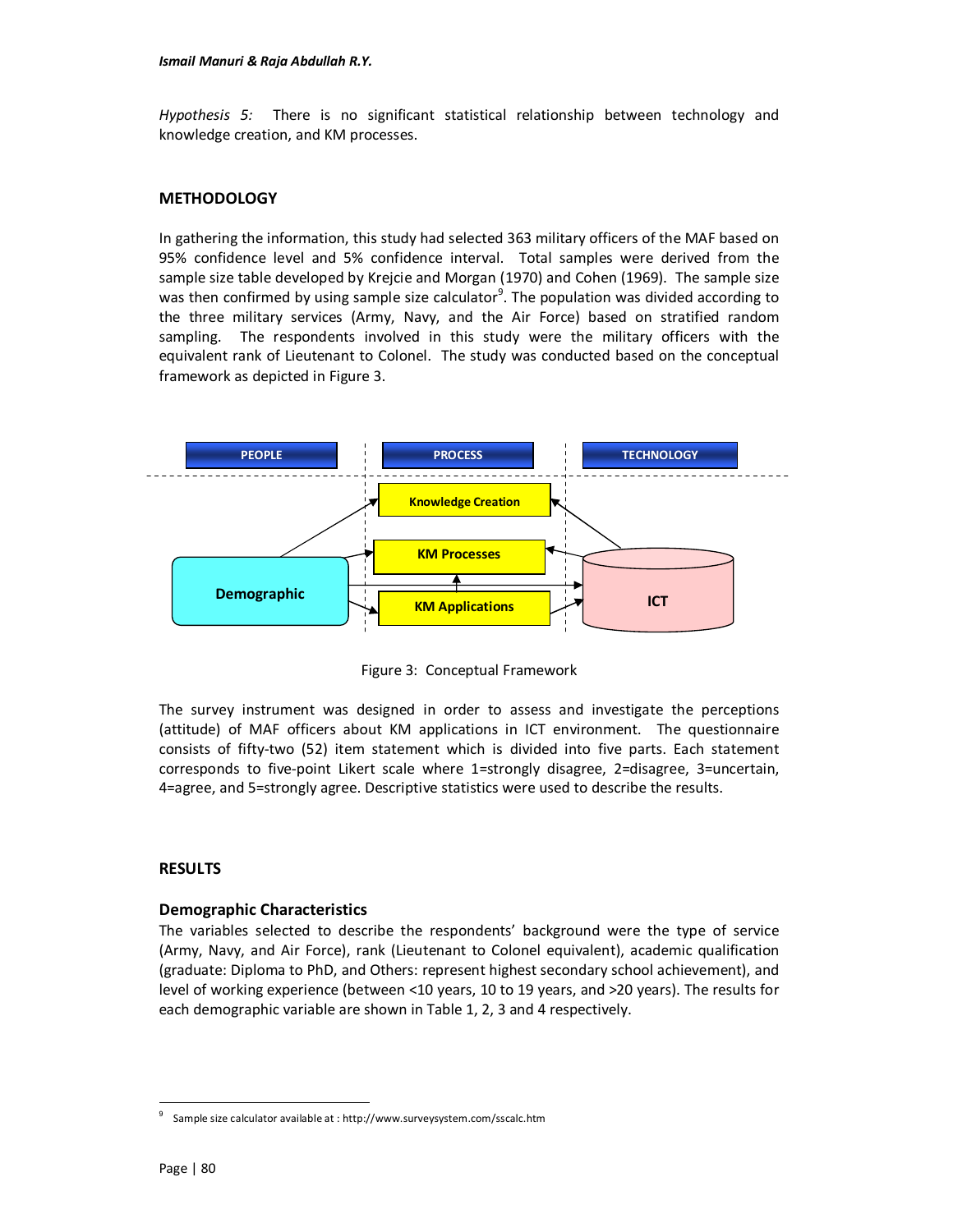#### *Perceptions of Knowledge Creation, KM processes, Technology and Applications*

| Type of Service | Frequency | Percent | <b>Cumulative Percent</b> |
|-----------------|-----------|---------|---------------------------|
| Army            | 218       | 60.1    | 60.1                      |
| Navy            |           | 18.5    | 78.5                      |
| Air Force       |           | 21.5    | 100.0                     |
| Total           | 363       | 100.0   |                           |

#### Table 1: Frequency of Respondents by Type of Service

#### Table 2: Frequency of Respondents by Rank

| Rank         | Frequency | Percent | <b>Cumulative Percent</b> |
|--------------|-----------|---------|---------------------------|
| Lieutenant   | 63        | 17.3    | 17.3                      |
| Captain      | 144       | 39.7    | 57.0                      |
| Major        | 130       | 35.8    | 92.8                      |
| Lt Colonel   | 22        | 6.1     | 98.9                      |
| Colonel      |           | 1.1     | 100.0                     |
| <b>Total</b> | 363       | 100.0   |                           |

#### Table 3: Frequency of Respondents by Academic Qualification

| Qualification  | Frequency | Percent | <b>Cumulative Percent</b> |
|----------------|-----------|---------|---------------------------|
| PhD            |           | د.      | ر .                       |
| <b>Masters</b> | 33        | 9.1     | 9.4                       |
| Degree         | 86        | 23.7    | 33.1                      |
| Diploma        | 106       | 29.2    | 62.3                      |
| Others         | 137       | 37.7    | 100.0                     |
| <b>Total</b>   | 363       | 100.0   |                           |

Table 4: Frequency of Respondents by Level of Working Experience

| Length of Service<br>(years) | Frequency | Percent | <b>Cumulative Percent</b> |
|------------------------------|-----------|---------|---------------------------|
| < 10                         | 116       | 32.0    | 32.0                      |
| 10 to 19                     | 163       | 44.9    | 76.9                      |
| $>20$                        | 84        | 23.1    | 100.0                     |
| Total                        | 363       | 100.0   |                           |

# **Hypotheses Testing**

Table 5 presents the summary of the hypothesis test results.

# **a) Hypothesis 1, 2, 3, and 4**

Hypothesis 1, 2, 3, and 4 are focused on the associations of people variable as a key driver of KM with the variables of process and technology for KM. As can be noticed in Table 5, the MAF officer's perceptions of the four variables (knowledge creation, KM processes, technology, and KM applications) are not significantly determined by the type of military services. The results of ANOVA tests indicate that perceptions of officers from the three services on knowledge creation are similar. However, based on further examination, the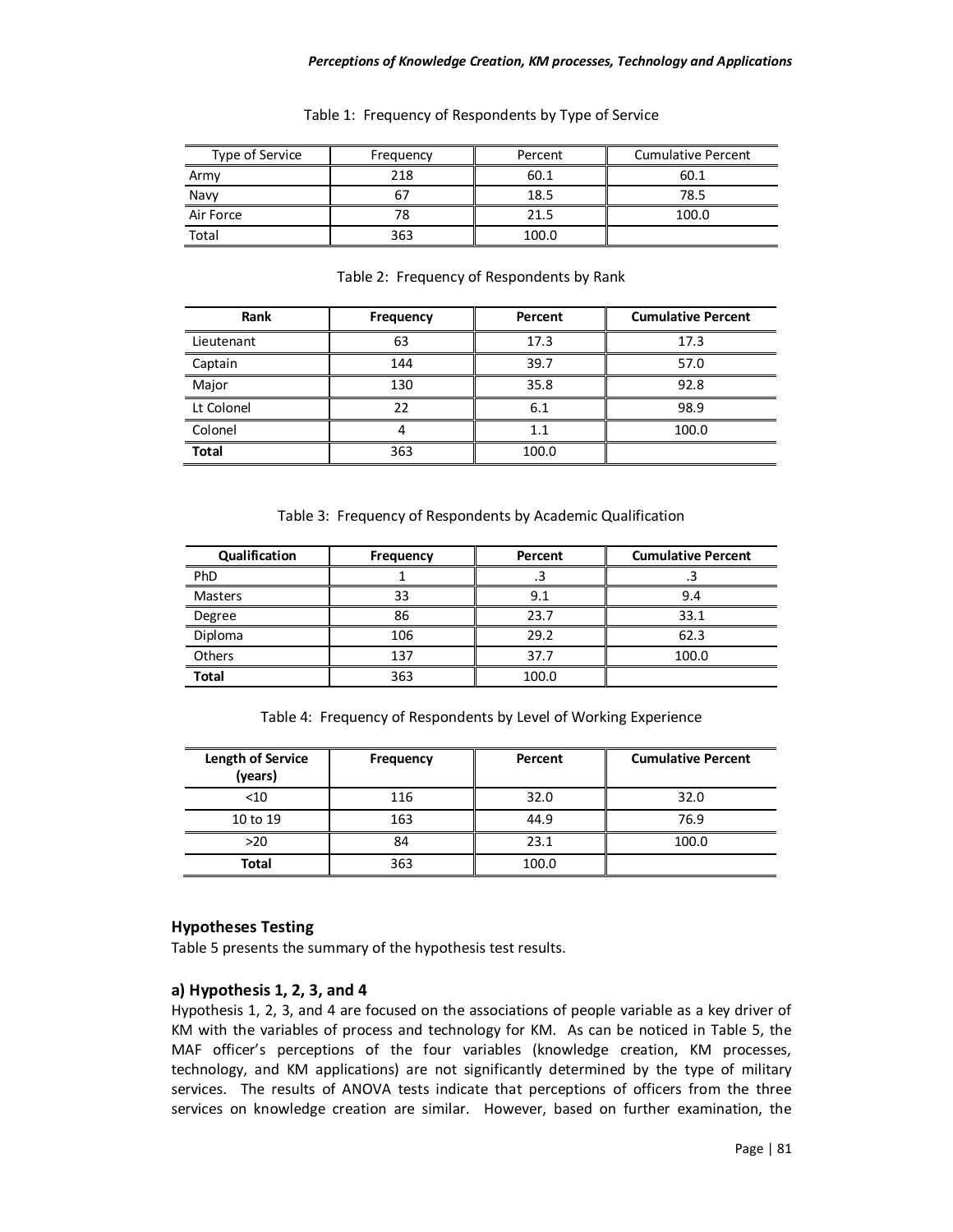results demonstrate that, there are significant differences in officer's perceptions of knowledge creation which are based on individual rank (H2<sub>A</sub>), academic background (H3<sub>A</sub>), and working experience (H4A). Thus, respondent's backgrounds implicate significant influence on the creation of knowledge in the organisation.

Other variable that shows differences in officer's perception is the technology. Their perception of KM technology is found to differ among the officers based on their academic background  $(H3<sub>c</sub>)$ . The results indicate that officers who have higher academic qualification demonstrated better perceptions as compared to officers with lower academic qualifications. As shown in Table 5, the results also indicate the generalisability of officer's perception of KM processes, technology, and KM applications do not differ except to knowledge creation.

|                   | <b>Correlations</b>                                                                  |                                                                                      |        | <b>ANOVA</b>                                                                     |  |
|-------------------|--------------------------------------------------------------------------------------|--------------------------------------------------------------------------------------|--------|----------------------------------------------------------------------------------|--|
| <b>Hypothesis</b> | r                                                                                    | р                                                                                    | F      | р                                                                                |  |
| H1                | There is no significant statistical difference in perceptions of knowledge creation, |                                                                                      |        |                                                                                  |  |
|                   | KM processes, technology, and KM applications by the MAF officers among the          |                                                                                      |        |                                                                                  |  |
|                   | three services (Army, Navy, Air Force).                                              |                                                                                      |        |                                                                                  |  |
| $H1_A$            |                                                                                      |                                                                                      | 1.167  | .312                                                                             |  |
| $H1_B$            |                                                                                      |                                                                                      | .559   | .572                                                                             |  |
| H1 <sub>c</sub>   |                                                                                      |                                                                                      | .004   | .996                                                                             |  |
| $H1_D$            |                                                                                      |                                                                                      | .400   | .671                                                                             |  |
| H <sub>2</sub>    | There is no significant statistical difference in perceptions of knowledge creation, |                                                                                      |        |                                                                                  |  |
|                   | KM processes, technology, and KM applications by the MAF officers based on their     |                                                                                      |        |                                                                                  |  |
|                   | rank.                                                                                |                                                                                      |        |                                                                                  |  |
| $H2_A$            |                                                                                      |                                                                                      | 4.425  | .002                                                                             |  |
| $H2_B$            |                                                                                      |                                                                                      | .621   | .648                                                                             |  |
| H2 <sub>c</sub>   |                                                                                      |                                                                                      | 1.772  | .134                                                                             |  |
| $H2_D$            |                                                                                      |                                                                                      | .849   | .495                                                                             |  |
| H <sub>3</sub>    |                                                                                      | There is no significant statistical difference in perceptions of knowledge creation, |        |                                                                                  |  |
|                   |                                                                                      |                                                                                      |        | KM processes, technology, and KM applications by the MAF officers based on their |  |
|                   | academic background.                                                                 |                                                                                      |        |                                                                                  |  |
| $H3_A$            |                                                                                      |                                                                                      | 5.171  | .006                                                                             |  |
| $H3_R$            |                                                                                      |                                                                                      | .505   | .604                                                                             |  |
| H3 <sub>c</sub>   |                                                                                      |                                                                                      | 5.555  | .004                                                                             |  |
| H3 <sub>D</sub>   |                                                                                      |                                                                                      | .866   | .422                                                                             |  |
| H4                |                                                                                      | There is no significant statistical difference in perceptions of knowledge creation, |        |                                                                                  |  |
|                   |                                                                                      |                                                                                      |        | KM processes, technology, and KM applications by the MAF officers based on their |  |
|                   | level of working experience.                                                         |                                                                                      |        |                                                                                  |  |
| $H4_A$            |                                                                                      |                                                                                      | 11.669 | .000                                                                             |  |
| $HA_B$            |                                                                                      |                                                                                      | .813   | .444                                                                             |  |
| H4 <sub>c</sub>   |                                                                                      |                                                                                      | .855   | .426                                                                             |  |
| $H4_D$            |                                                                                      |                                                                                      | .404   | .668                                                                             |  |
| H <sub>5</sub>    |                                                                                      | There is no significant statistical relationship between technology and knowledge    |        |                                                                                  |  |
|                   | creation, and KM processes.                                                          |                                                                                      |        |                                                                                  |  |
| $H5_A$            | $.380$ (**)                                                                          | .000                                                                                 |        |                                                                                  |  |
| $H5_B$            | $.487$ <sup>(**)</sup> )                                                             | .000                                                                                 |        |                                                                                  |  |
| $*$ $p$ <.05      |                                                                                      |                                                                                      |        |                                                                                  |  |

# Table 5: Summary of Hypotheses Testing Results

Page | 82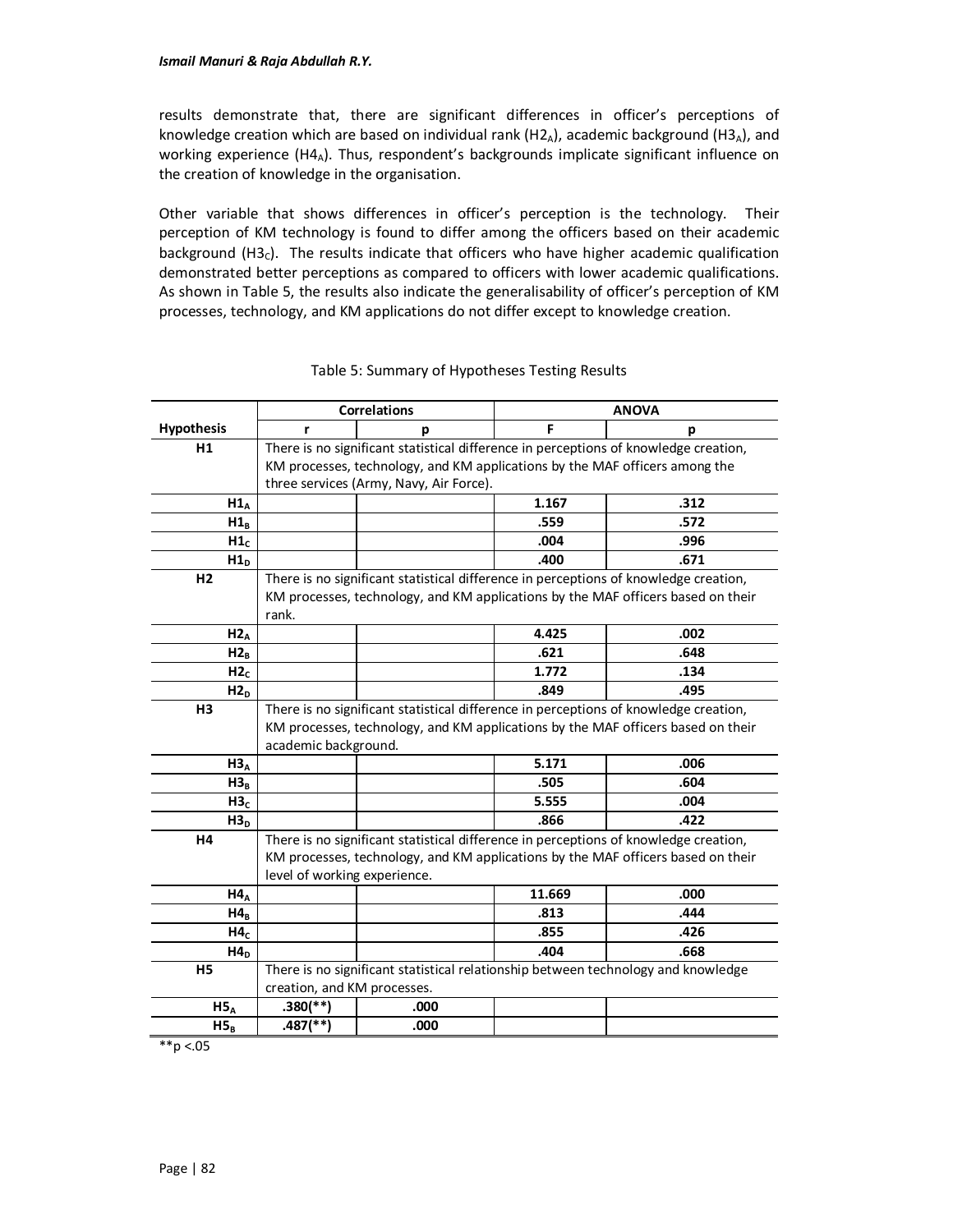# **b) Hypothesis 5**

Hypothesis 5 focuses on the associations between technology driver and the process drivers for KM. The data presented in Table 5, which are the results of correlation test between technology and the three variables of KM, indicates a positive relationship with the knowledge creation (H5<sub>A</sub>) and KM processes (H5<sub>B</sub>) at p <.05. The results of this study show that technology is an important driver that enables the KM processes and the creation of knowledge.

# **SUMMARY AND RECOMMENDATION**

This study sought to examine the current situation of the KM activities in the MAF through the study of officer's perceptions of the knowledge creation, KM processes, KM applications and technology variables. The findings are summarised as follows:

- a) The type of services (Army, Navy, and Air Force) has no influence on the knowledge creation, KM processes, KM applications and technology in the MAF organisation. It was also deduced that the perceptions of officers from the three services do not vary significantly.
- b) The rank structure has no influence on the KM processes, KM applications and technology in the MAF organisation. It was also deduced that the perceptions of officers with different level of rank does not vary on the three variables.
- c) There is no significant statistical difference in perceptions of KM processes and KM applications by the officers with different academic background.
- d) The level of working experience has no influence on the perceptions of KM processes, KM applications and technology.
- e) There is a positive relationship between technology and the knowledge creation and KM processes.

The results obtained through the statistical analysis could contribute to the feasibility of KM implementation in the MAF organisation. One of the implications of this study is that, it identified the attitudes of the military personnel towards KM innovation for future strategic solutions in order to be at competitive edge in line with the modernisation of the MAF. KM was identified as a new area of management which is incorporated with ICT in managing new knowledge for a superior decision making and problem solving in fields of military operations, tactical needs, and development in the military core competence. A general conclusion based on the findings obtained indicated that the level of KM availability in the MAF needs greater attention and awareness by the leadership as well as all level of personnel.

For the purpose of strategizing KM initiatives in the MAF, it is highly recommended that the MAF address the requirements based on a framework that includes the following:

- a) Infostructure: The ICT (computers, software, architecture, security, communications, and programmes) required to support the net-centric MAF.
- b) Intellectual capital: The individual, team, and enterprise knowledge, systems, services, and strategies necessary to improve operations and decision-making.
- c) Change catalysts: The policies, resources, management, culture, processes and education required to optimize an adaptive organisation and an enterprise net-centric environment.

The MAF should also look into several factors that could encourage the successful implementation of the KM strategies in the MAF as follows: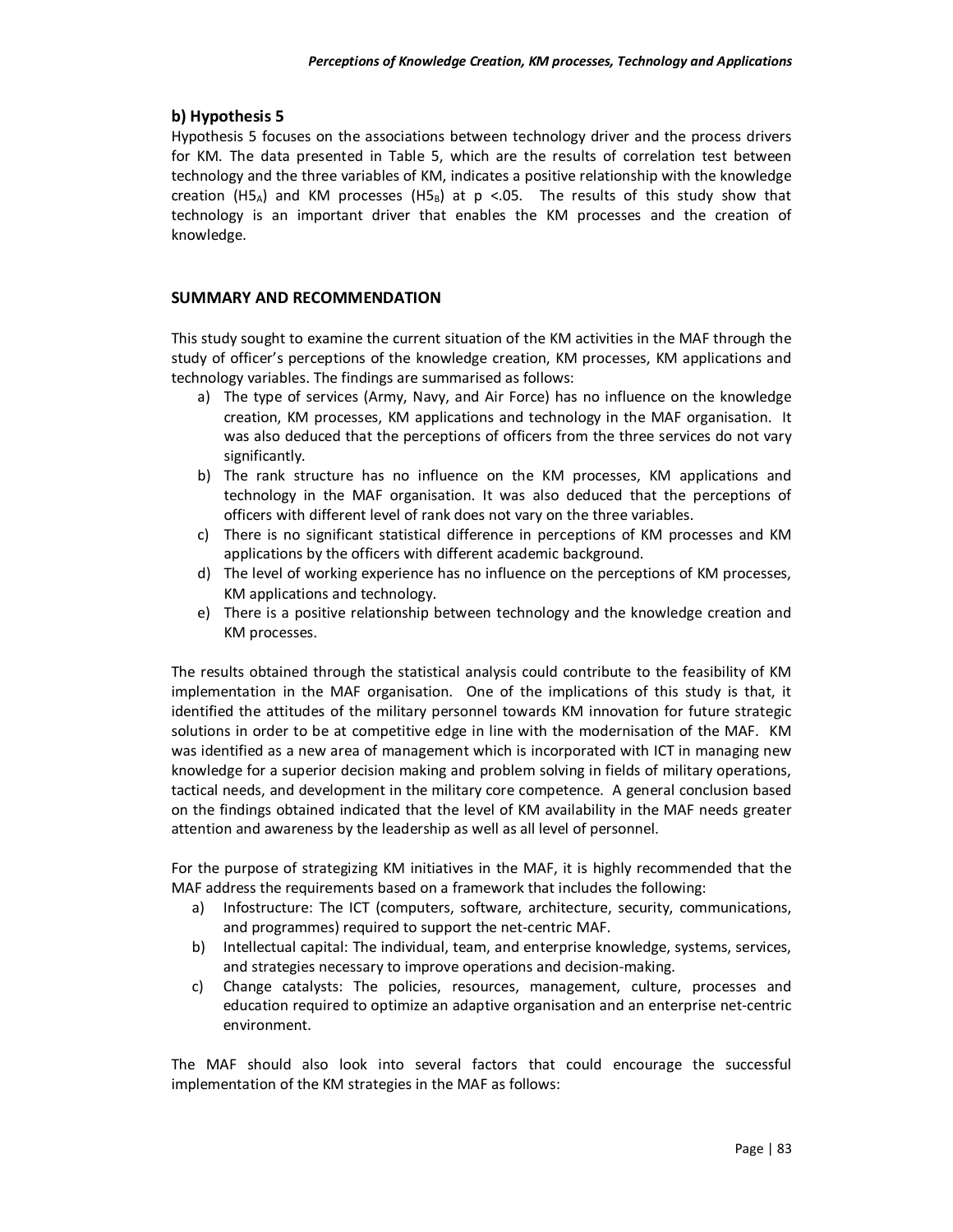- a) The infrastructure must accommodate faster processing capabilities and dissemination of KM requirements;
- b) Enterprise-wide systems must be easily accessible with net-centric processes and services available through a single portal;
- c) The information that leads to knowledge must be well-organised and structured through content management, metadata and data hierarchies;
- d) The ability to generate knowledge requires the transfer and sharing of knowledge across the enterprise using such techniques as collaborative processes, virtual teams and communities of practice; and
- e) Recruitment, training, and retaining is emphasized to achieve an interdisciplinary workforce (soldiers and civilians) empowered to share knowledge.

#### **REFERENCES**

- Alberts, D.S., Garstka, J.J. and Stein, F.P. 2000. *Network centric warfare: developing and leveraging information superiority.* Washington, D.C.: CCRP Publication.
- Army Knowledge Management (AKM). 2008. *Army Knowledge Management Principles.*  Available at: http://www.usaservices.gov/pdf\_docs/AKMPrinciples25JUN2008.pdf
- Barth, Steve. 2002. Defining knowledge management. *Destination KM Journal*. Available at: http://www.destinationkm.com/articles/default.asp?ArtcileID=949
- Bartczak, Summer E. 2002. Identifying barriers to knowledge management in the United States military. PhD Thesis, University of Auburn, Alabama. *Dissertation Abstracts International,* (UMI No. 3071350).
- Browning, Miriam. 2002. Army Knowledge Management: The Army's information revolution. *Army A&L Magazine*. January-February Issue: 3-5
- Choo, Chun Wei. 1998. *The knowing organization: how organization use information to construct meaning, create knowledge, and make decisions.* Oxford University Press.
- Cohen, J. 1969. *Statistical power analysis for the behavioral sciences*. New York: Academic Press.
- Davernport, Thomas H., and Prusak, Laurence. 2000. *Working knowledge: how organizations manage what they know.* Boston, MA: Harvard Business School Press.
- Drucker, P. 1994. The age of social transformation. *The Atlantic Monthly.* Vol. 274, no.5: 53- 80
- Fernandez, Irma Becerra., Gonzalez, Avelino., and Sabherwal, Rajiv. 2004. *Knowledge management: challenges, solution, and technologies*. New Jersey: Prentice Hall.
- Gauvin, M. and Lecocq, R. 2004. *Cross-analysis of data collected on knowledge management practices in Canadian forces environments*. *Proceedings of 9th Command and Control Research and Technology Symposium,* Orlando, Florida, 29 Nov – 2 Dec 2004
- Gold, Andrew H. 2001. *Towards a theory of organizational knowledge management capabilities*. PhD Thesis, University of North Carolina.
- Hackney, R. and Dunn, D. et al. 2000. *Towards a knowledge management model for the information management curricula. Proceedings of IAIM Annual Conference*, Brisbane, Australia, 6-10 December 2000: pp 270-275
- Kidwell, L.J., Vander Linde, K.M. and Johnson, S.L. 2000. Applying corporate knowledge management practices in higher education. *Educause Quarterly*, No. 4. Available at: http://www.educause.edu/ir/library/pdf/EQM0044.pdf
- Krejcie, R.V. and Morgan, D.W. 1970. Determining sample size for research activities. *Educational & Psychological Measurement*, Vol. 30, no. 3 : 607-610. Available at: http://people.usd.edu/~mbaron/edad810/Krejcie.pdf.